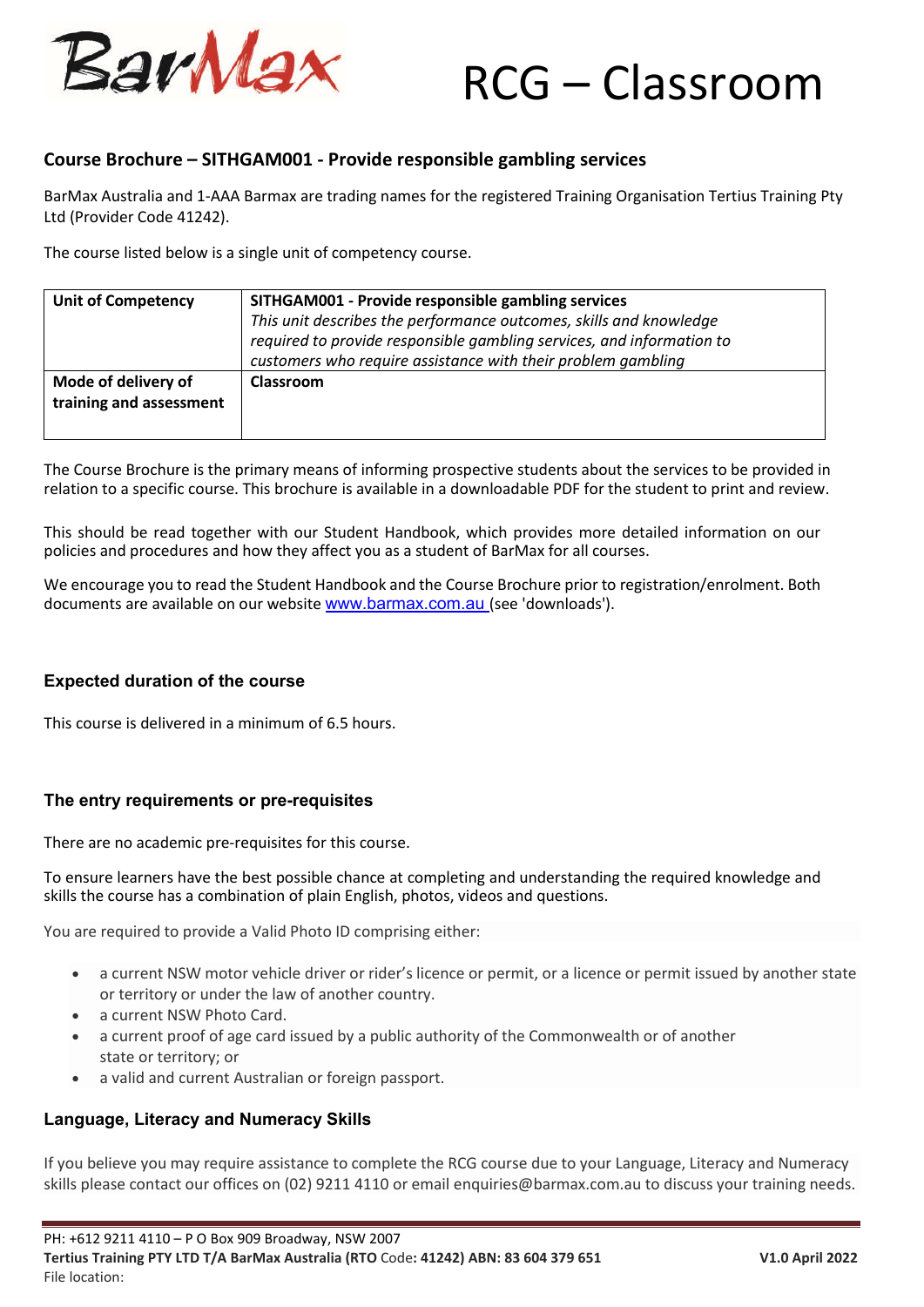

## RCG – Classroom

## **The assessment requirements to successfully complete the course**

At the end of the short course, you will be required to undertake an assessment to establish your understanding of the required skills and knowledge to provide Responsible Gambling Services. The assessment comprises questions in the following format:

- *Written Knowledge Questions:* The student is required to provide a written response to a range of questions relating to the knowledge evidence of the units of competency. These would generally be multiple-choice, true/false, and short answers
- **Demonstration** / Observation: The student will be observed by the assessor performing simulated tasks relevant to the unit of competency being assessed.

Students will have 3 attempts at each task in order to be found competent (all answers correct) in both modes outlined above

All assessments are open book and are welcome to use any resource available to them in preparing their responses.

## **Certificates on completion of the Unit**

When you have successfully completed your selected unit of competency, you will be issued a Statement of Attainment – SITHGAM001 Provide responsible gambling services on licensed premises. After 90 days, an RCG competency card must be presented to work in any licenced premise. To obtain the RCG competency card, the interim RCG certificate (valid for 5 years) is to be taken to a registered Service NSW office to apply along with 100 points of ID. Full instructions on obtaining the competency card are provided on the back face of the interim certificate.

## **Student resource requirements**

Course notes are provided to student and returned to the trainer at the conclusion of the course. These notes are also available for download from our website (see downloads).

A student activity sheet is also issued which provides a valuable summary on the days' training and the student is welcome to take this home.

## **Locations for delivery**

- Liverpool
- Gosford, Central Coast
- Hamilton, Newcastle
- Wollongong
- and regional areas.

Private courses (including schools) may be held at select locations around NSW by prior arrangement.

## **Schedule of Fees and Charges**

The *Schedule of Fees and Charges* provides a central location where the nominated fees and charges to participate in services provided by Tertius Training are found via the link below:

https://barmax.com.au/courses-and-prices

Course fees must be paid prior to attending the course.

For more information about Terms and Conditions or refund policy please review the student handbook.